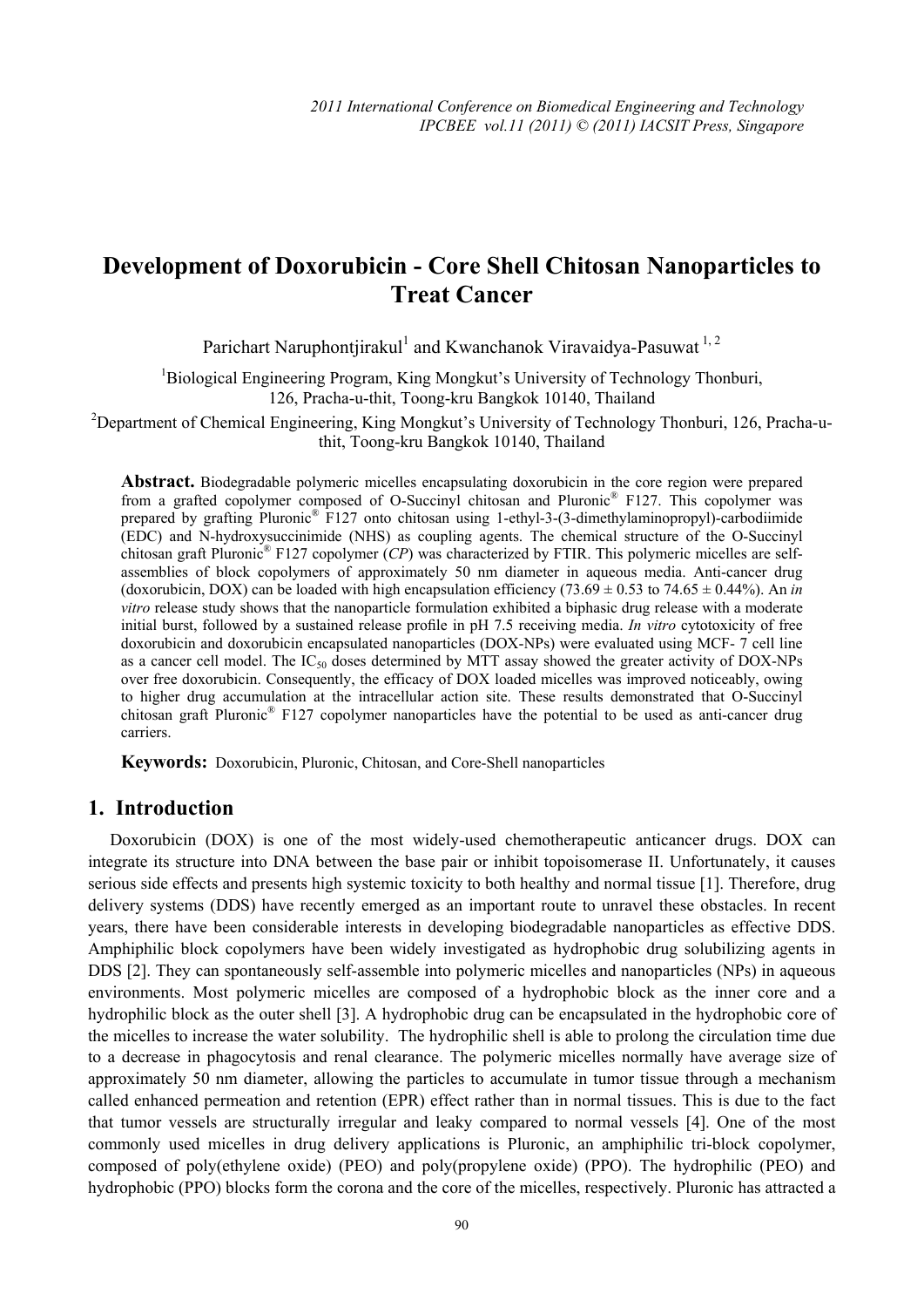lot of attention because of their low toxicity in the body and the ability to encapsulate any hydrophobic agents. However, the major problem of using polymeric micelles is their instability [5]. To overcome this limitation, grafting pluronic with chitosan to form a copolymer was suggested. Chitosan is the cationic polysaccharide derived from chitin which stimulates cell growth and protein adsorption. Chitosan has been widely used in biomedical and pharmaceutical applications because of its biocompatibility and biodegradability. Although chitosan graft Pluronic has been used in many forms such as hydrogel [5, 6], nano-aggregation [7], and nanoparticles (NPs) [8], it has never been used as a delivery vector for anti-cancer drugs. In this work, we synthesized and charaterized a novel DOX encapsulated nanoparticles delivery system using a graft copolymer composed of O-Succinyl chitosan and Pluronic<sup>®</sup> F127. The important properties of these particles such as their particle size and stability, encapsulation efficiency, *in vitro* drug release, and cytotoxicity were also evaluated.

# **2. Materials and methods**

### **2.1. Materials**

Chitosan (medium Mw, degree of deacetylation = 85%) was purchased from Seafresh Chitosan Laboratory (Bangkok, Thailand). Pluronic<sup>®</sup> F127 was purchased from BASF Aktiengesellschaft (German). Doxorubicin Hydrochloride (DOX), N-Hydroxysuccinimide (NHS), and EDC (1-Ethyl-3-(3 dimethykaminopropyl)-carbodiimide) were purchased from Sigma-Aldrich (U.S.A.). Trypsion-EDTA, Fetal Bovine Serum (FBS), Dulbecco's Modification of Eagle's Basal Medium (DMEM), Vybant MTT cell proliferation kit, and Anti-HER2, were purchased from Invitrogen (U.S.A.). Micro  $BCA^{TM}$  Protein Assay Kit was purchased from Thermo Scientific (U.S.A.).

# **2.2. Methods**

# **2.2.1 Preparation of O-succinyl chitosan graft Pluronic® F127 copolymer (***CP***)**

O-succinylation of chitosan [9] 5% and 10% (w/w of MP) was added to Activated Pluronic® F-127 [6]. This mixture was then incubated at 20 °C in an incubator shaker. After 24 hours of reaction, copolymers were separated from the solvent by a vacuum dryer overnight and followed by solvent evaporation in a desiccator for 7 days. The functional groups of the *CP* were characterized using Fourier Transform Infrared Spectroscopy (FT-IR).

### **2.2.2 Preparation of Core-Shell Nanoparticles (NPs, and DOX-NPs)**

The concentrations of *CP* used in study were 5, 7, and 10% (w/v) in Milli Q water and stir solution at 250 rpm for 12 hours. DOX-NPs can be achieved by mixing the drug in the copolymer solution at 250 rpm for 12 hours in the dark. NPs and DOX-NPs can be separated by centrifugation at 25°C, 6,000 rpm for 2 hours. Remaining free doxorubicin in the supernatant was measured for its absorbance at  $\lambda = 485$  nm by using UV-Vis Spectrophotometer (Hitachi Model U-1000). The doxorubicin encapsulation efficiency was determined based on Equation 1.

*Encapsulation Efficiency* = 
$$
\frac{Amount of DOX in micelles}{Amount of DOX initially added to the formulation}
$$
 x100 (1)

### **2.2.3 Characterization of Nanoparticles**

Particle sizes were examined by photon correlation spectroscopy (Nanosizer), while their morphologies were visualized using Transmission Electron microscopy (TEM). The overall surface charges of the nanoparticles were measured as zeta potential using Zetasizer.

### **2.2.4** *In vitro* **release study**

The nanoparticles were dissolved in 1 ml PBS (pH 7.5) and kept at 37 °C. The amount of DOX released can be determined by centrifuging nanoparticles containing DOX. At predetermined time (2, 4, 6, 12, 24, 48, 72, 96, 168, 264, 456, and 528 hours), the solution containing DOX-encapsulated nanoparticles was centrifuged and 0.1 ml of the supernatant was withdrawn. The drug concentration was determined by a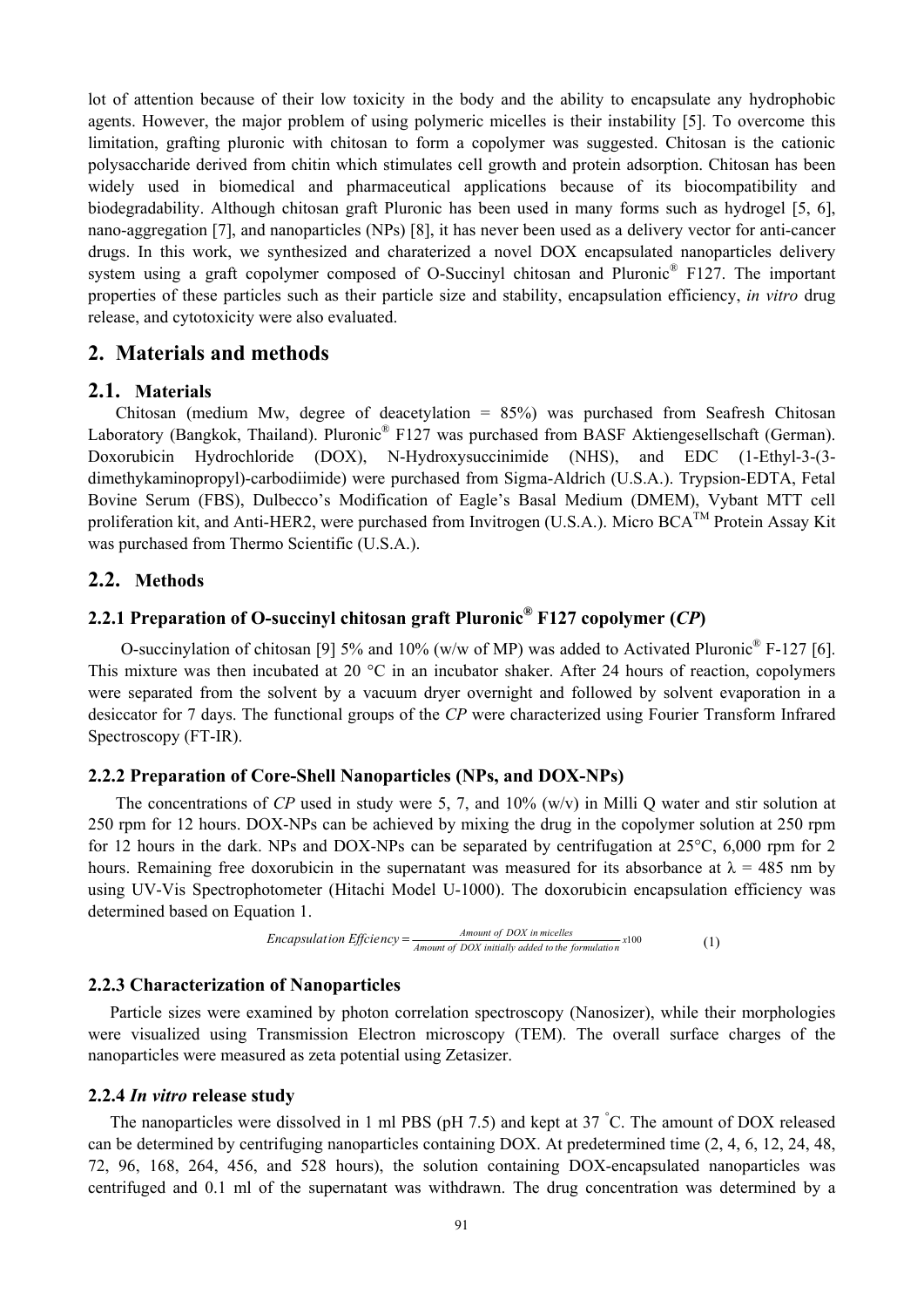fluorescence spectrophotometer at excitation wavelength of 485 nm and emission wavelength of 590 nm. The receiving medium was replenished by adding 0.1 ml of PBS into the samples of nanoparticles. The cumulative doxorubicin release was determined by Equation 2.

$$
DOX \ released \ (%) = \frac{Amount \ of \ DOX \ released}{Initial \ amount \ DOX} \times 100 \tag{2}
$$

#### **2.2.5** *In vitro* **Cytotoxicity**

The cytotoxicity of DOX-NPs and free DOX was performed on the human breast cancer cell line, MCF-7, using the MTT method. Briefly,  $5.0 \times 10^3$  cells were seeded in 96-well plates and incubated for 24 hours to allow the cells to attach. Then the cells were exposed to various concentrations of free DOX or DOX-NPs at 37 °C for 72 hours. The cell viability was expressed as percent survival comparing with control where the cells were not exposed to any chemicals.

Cell Viability (
$$
\frac{\%}{\%}
$$
) =  $\frac{OD570 \text{ of } DOX \text{ treated sample}}{OD570 \text{ of untreated control sample}} \times 100$  (3)

### **3. Results and discussions**

# **3.1 Characterization of O-succinyl chitosan graft Pluronic® F127 copolymer (***CP***)**

FT-IR spectroscopy measurements were carried out to substantiate the chemical structure of *CP*. The FT-IR spectrum of *CP* shows that peaks appearing at  $1648 \text{ cm}^{-1}$  and  $1561 \text{ cm}^{-1}$ could be assigned to amide group (C=O and N–H), as a result of the bond between an amine group of chitosan and an carboxylic group of monocarboxy Pluronic, as shown in Fig. 1. The FT-IR spectrum is similar to that of the previous research [9]. This result indicates that O-succinyl chitosan graft pluronic® F127 copolymer was successfully synthesized. **30**



(b) Monocarboxy Pluronic and (c) *CP*



# **3.2 Characterization and Encapsulation Efficiency of DOX encapsulated core-shell nanoparticles (DOX-NPs)**

When the copolymer concentration gets closer to its critical gel concentration (CGC), the solution becomes sticky, making it difficult for the preparation. Therefore, the concentrations of *CP* used in this study were 5, 7, and 10% (w/v) which were between the critical micelle concentration (CMC) and the CGC. As shown in Table 1, the differences in average size between *CP* micelles prepared from various concentrations were not significant. The particle sizes were within  $34 - 40$  nm. In addition, the nanoparticle size distributions among various copolymer concentrations were quite uniform (Fig. 2). The average size of 5% *CP* nanoparticles was somewhat smaller than that of 10% *CP* nanoparticles, possibly because higher Osuccinyl chitosan content led to a larger outer shell. These result from the fact that O-succinyl chitosan is a hydrophilic part. The zeta potentials of 5% and 10% *CP* nanoparticles were 34 - 39 mV and 40 - 50 mV, respectively (Table 1). The positive values were the result of positive charges on the surface of the particles due to functional group of O-succinyl-chitosan. In addition, the high zeta potentials indicated stable particles which could be suitable for drug delivery applications. DOX, hydrophobic anti-cancer drug, was encapsulated at the core of the polymeric micelles in the hydrophobic block owing to its hydrophobicity. The shape of DOX encapsulated *CP* nanoparticle (DOX-NPs) was spherical as shown in Fig. 3. In this study,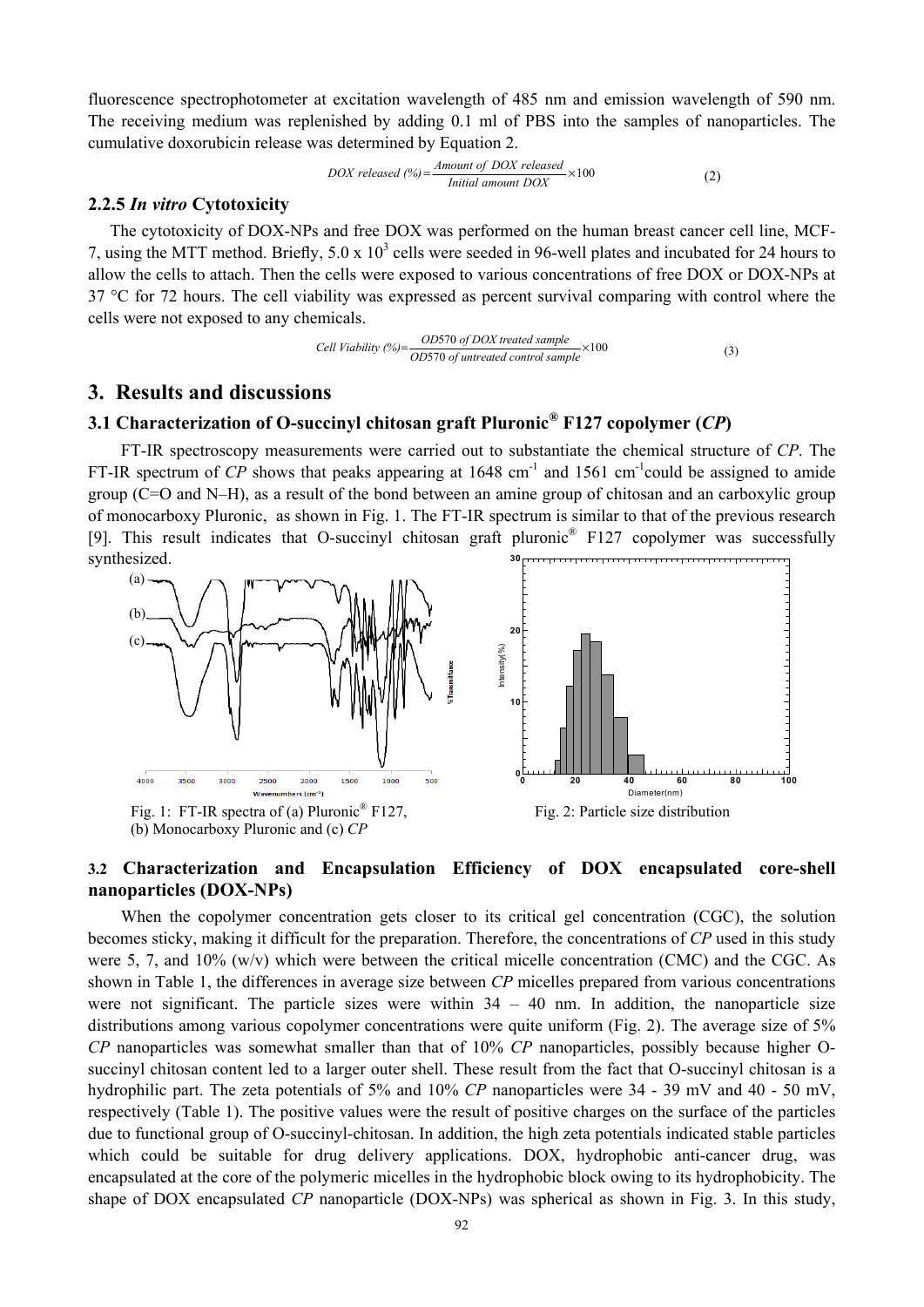DOX was successfully loaded into the hydrophobic core of the micelles via physical entrapment. Table 1 shows the encapsulation efficiency (%) of *CP* nanoparticles. The encapsulation efficiencies were ranging from 73.69  $\pm$  0.53 to 74.65  $\pm$  0.44% for 5% and 10% *CP* nanoparticles, respectively. The difference between 5% and 10% *CP* nanoparticles was the hydrophilic portion of O-succinyl chitosan. Since the hydrophobic parts of both formulations remained unchanged for both formulations, the nanoparticles' ability to encapsulate a hydrophobic drug was not affected. As a result, the encapsulation efficiencies of 5% and 10% *CP* nanoparticles were quite similar.

#### **3.3** *In vitro* **release study**

*In vitro*-release profiles of DOX-NPs in PBS at different pH 7.5 were shown in Fig. 4. The amount of DOX released was presented as cumulative percentage release at 37 °C over a period of 22 days. It was found that 5% and 10% *CP* nanoparticles exhibited similar release profiles with an initial burst release up to 39 - 42% and 29 - 39%, respectively, in the first 24 hours, followed by sustained release of the encapsulated drug of 85 - 90% and 73 - 86% after 22 days, respectively, at pH 7.5. This result suggests that there are two phases of DOX release profile. First, the initial burst release of DOX from the nanoparticles in the first 24 hours. Burst-release is the phenomenon of drug which a greater amount of initial bulky drug is immediately released prior to arriving at the steady level of the release profile. This directly affects the effective exposure time of nano-carriers [10]. In the next phase, a sustained release of the encapsulated DOX was shown after 24 hours.

| $CP$ NPs | $CP$ NPs<br>concentration<br>$(\frac{9}{6}W/V)$ | Size (nm)       | Zeta potential<br>(mV) | Encapsulation<br>Efficiency<br>$(\%)$ |  |
|----------|-------------------------------------------------|-----------------|------------------------|---------------------------------------|--|
| $5\%$    | $5\%$                                           | $35.12 \pm 2.0$ | $+34.182$              | $74.30 \pm 1.84$                      |  |
|          | 7%                                              | $34.75 \pm 1.7$ | $+35.115$              | $74.40 \pm 1.60$                      |  |
|          | 10%                                             | $35.97 \pm 2.3$ | $+38.504$              | 74.65±0.44                            |  |
| 10%      | $5\%$                                           | $40.12 \pm 2.2$ | $+40.317$              | $73.95 \pm 0.85$                      |  |
|          | $7\%$                                           | $39.67 \pm 3.0$ | $+43.220$              | $73.69 \pm 0.53$                      |  |
|          | 10%                                             | $39.47 \pm 6.2$ | $+49.340$              | 74.00±1.07                            |  |

Table 1. Particle size, Zeta potentials and Encapsulation efficiencies of various nanoparticle formulations





Fig. 4: Doxorubicin Release Profiles in PBS, pH 7.5

#### **3.4** *In vitro* **Cytotoxicity**

The nanoparticles without DOX (NPs) were shown to have minimal toxic effects and these particles themselves would not cause cellular damage (Range of  $IC_{50}$ : 4.32 to 7.60 mg/ml NPs) as shown in Fig. 5. The results of the *in vitro* cytotoxicity test showed that the nanoparticles are biocompatible, if they were used as nano-carriers. The  $IC_{50}$  of free DOX against MCF-7 cell was 0.67 µg/ml which was about 1.58 to 3.60 times higher than DOX-NPs (range from 0.19 to 0.42 μg/ml). DOX-NPs represented a decrease in cell survival as nanoparticle concentration increased due to an increase in DOX concentration. DOX has a